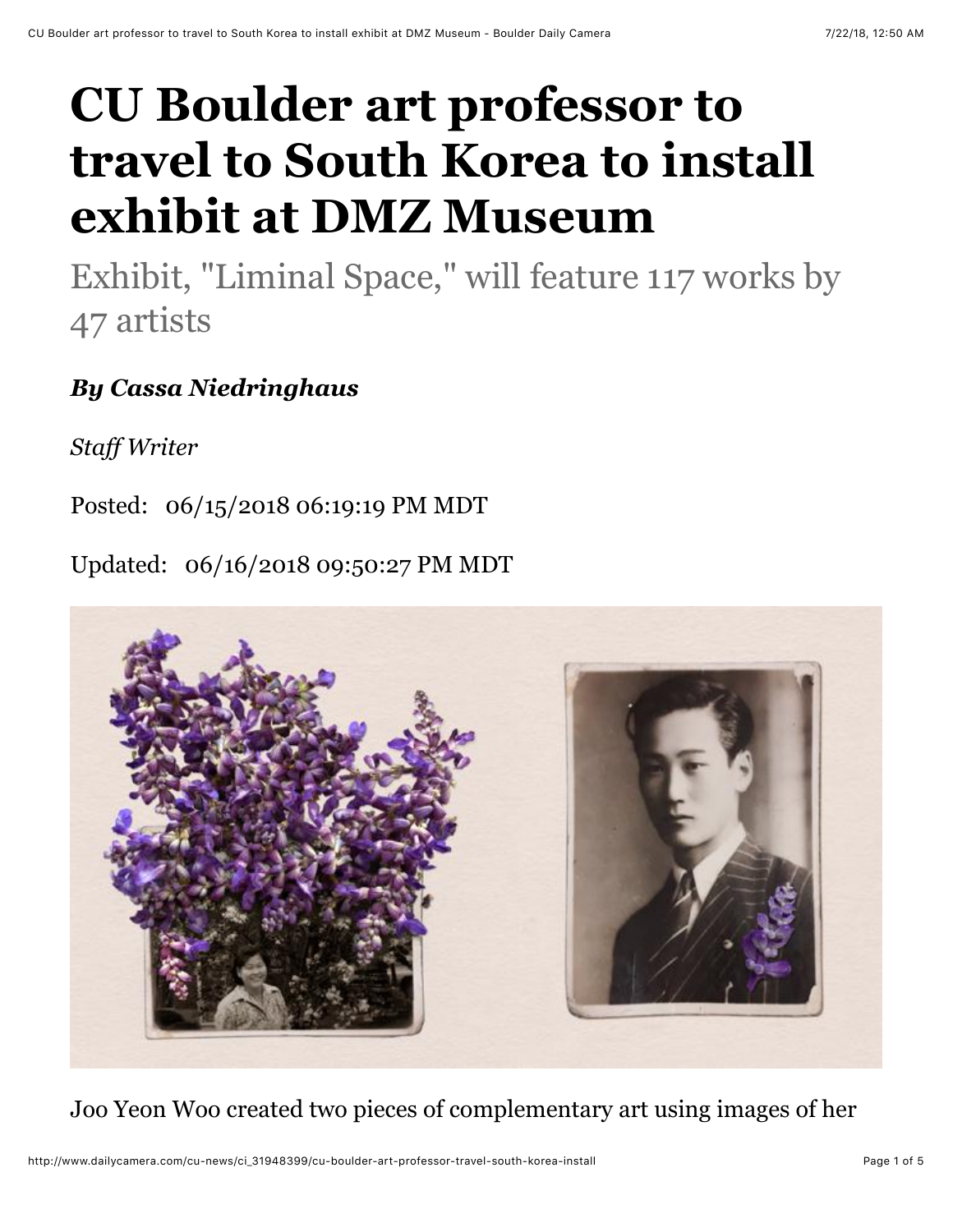maternal grandparents, who were separated during the Koren War and never reunited. The works will be displayed as part of an exhibit at the DMX Museum in South Korea, June 22 through Dec. 22. (*Courtesy Images / Daily Camera*)

A University of Colorado art professor is taking an exhibit to the Korean Demilitarized Zone next week to foster a dialogue about the decades of conflict between North Korea and South Korea and the nuclear threat there.

In 1996, George Rivera founded the [Artnauts](http://www.artnauts.org/), a collective that addresses social issues through art. Since then, he has planned exhibits around the world in what he calls "places of contention." He



brings work by the Artnauts artists with him, and their exhibits are designed to spark conversations, reawaken memories about what has happened there and, hopefully, provoke social change, he said.

Next week, he will travel to the [DMZ Museum](http://www.dmzmuseum.com/museum/eng/sub03_01.php) with works by 47 artists that address the theme "Liminal Space" — or the space between. Rivera and cocurator Joo Yeon Woo, an assistant professor at the University of South Florida, have worked since last year to put together the exhibit. They first met when Woo taught at CU, and she later joined the Artnauts in 2008.

"George and I felt that this is very important timing, and a moment to discuss the importance of peace and human beings in the rapidly changing political landscape of the Korean Peninsula," Woo said in an email, noting that this year marks the 65th anniversary of the Korean Armistice Agreement.

Rivera and Woo started work on the exhibit long before this past week's summit in Singapore between President Donald Trump and North Korea's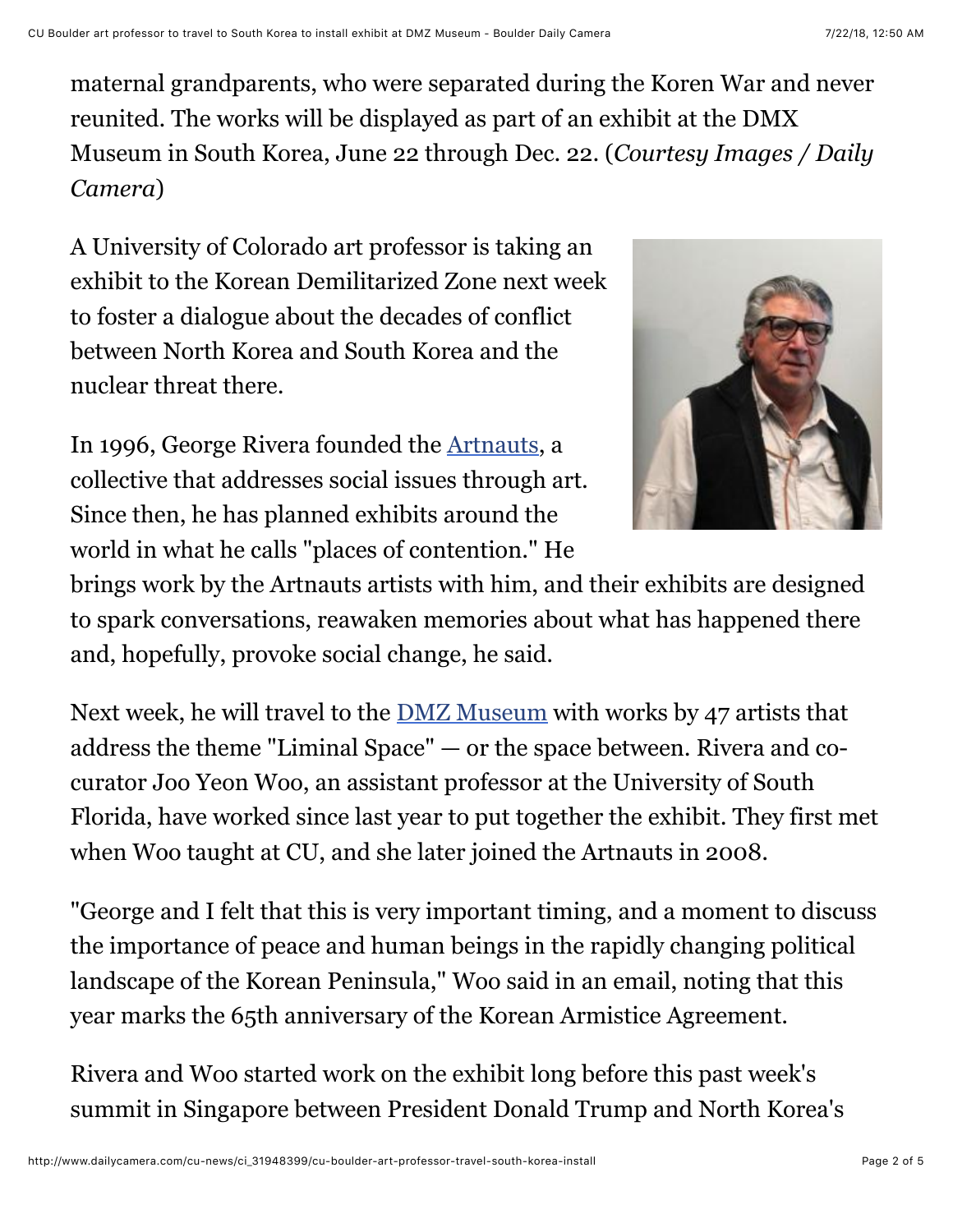Kim Jong Un. However, Rivera said, the summit adds significance to their work there.

"It just so happened that history was on our side," Rivera said. "The timing was just right. It's very apropos."

## **'The exhibitions show we care'**

On Tuesday, Rivera will board a plane bound for South Korea, with all of the artwork for the exhibit stored above him in an overhead compartment. During a past trip, he checked his suitcase and the airline lost it, pieces of art lost with it. Now, he carries the art in a small, navy blue suitcase that he can keep with him at all times.

The pieces he commissions are to be twodimensional and no bigger than 8.5 by 11 inches so that they fit neatly in the suitcase. This time, he'll carry 117 pieces to South Korea.



"The exhibitions show we care and that we're concerned about what's happening to them," Rivera said. "We represent the best of America when we go on these exhibitions because we go there with art that tries to address the inhumanity of human beings and that tries to bring out the best in human beings. We're like ambassadors of the United States — art ambassadors."

He added that this will be the first time the DMZ Museum has shown an American exhibit.

Each Artnauts artist who participated created a diptych: two pieces of artwork that complement one another. The pieces are meant to hang together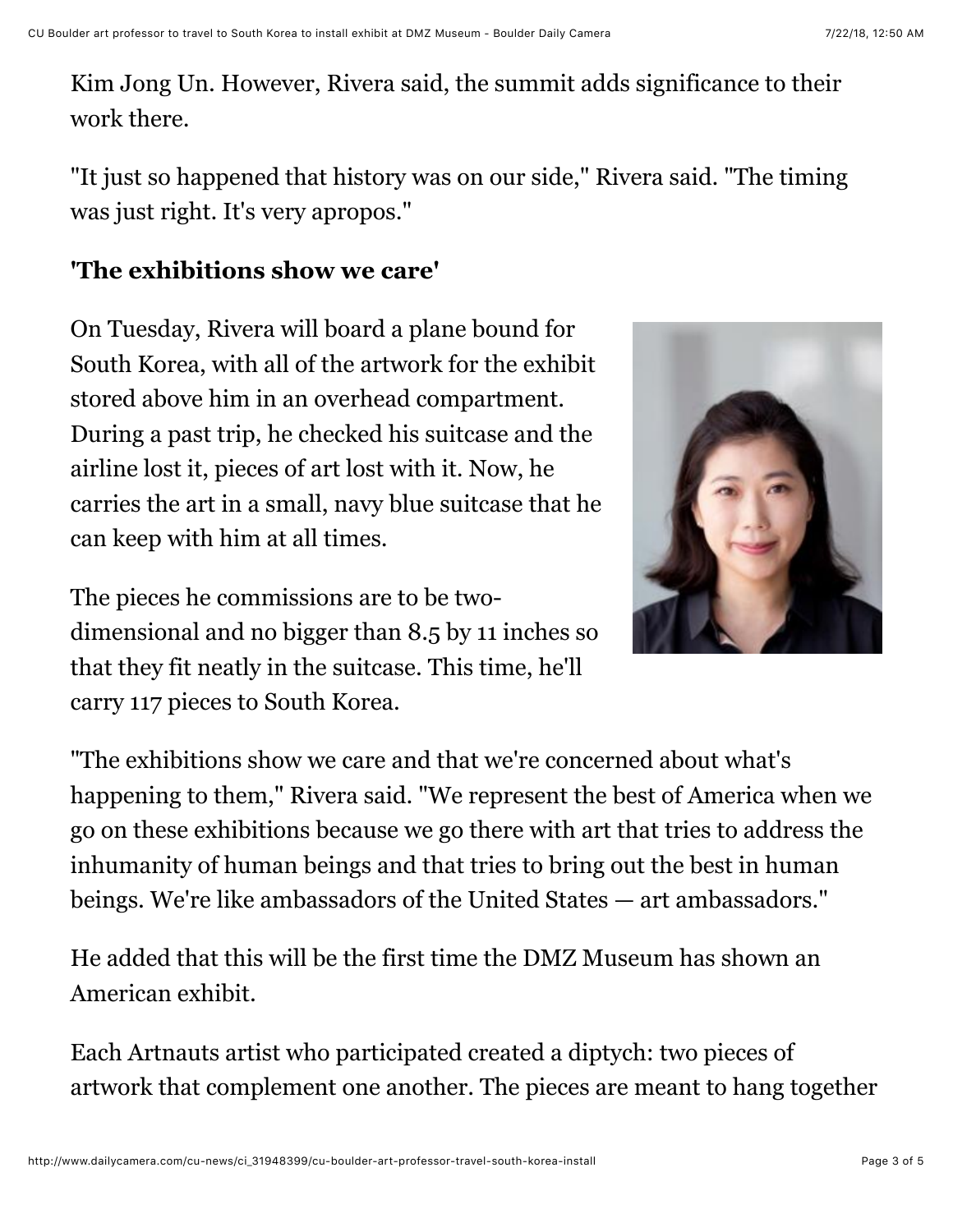but not touch, further representing the border between North Korea and South Korea. Their works include paintings, drawings, photographs, digital works and fabric works.

The exhibit will also include portraits of the artists overlaid with English and Korean phrases about how they perceive the DMZ, as well as works that Rivera's CU students created during spring semester classes.

Rivera and Woo each created artwork for the exhibit, and they sought out Yong Soon Min, an accomplished Korean-American artist to create work, too.

Woo created a diptych using photographs of her maternal grandparents, who were separated on either side of the DMZ.

"Painful memories have (accumulated) for decades," Woo said in an email. "There are so many families that share stories of missing or separated family members on both sides of the DMZ in the Korean Peninsula. My family is one of them.

"My grandfather was a government engineer who was working at the Central Government Complex in Seoul. He stayed behind in the city where North Korean troops were entering to take care of the government work while his family left for his hometown in the south. My grandmother believed (she would) see him soon but was not able to see her husband again. No one knows what happened to him when he was evacuating or if he was even be able to evacuate on time. The 25-year-old wife waited for him for 62 years, until she passed away. ... This exhibition is very meaningful to me, because I share my personal story through my art in public."

Rivera created a digital work that incorporates both the theme and Aztec imagery that he chose in a nod to his Mexican-American heritage. The exhibit will run June 22-Dec. 22.